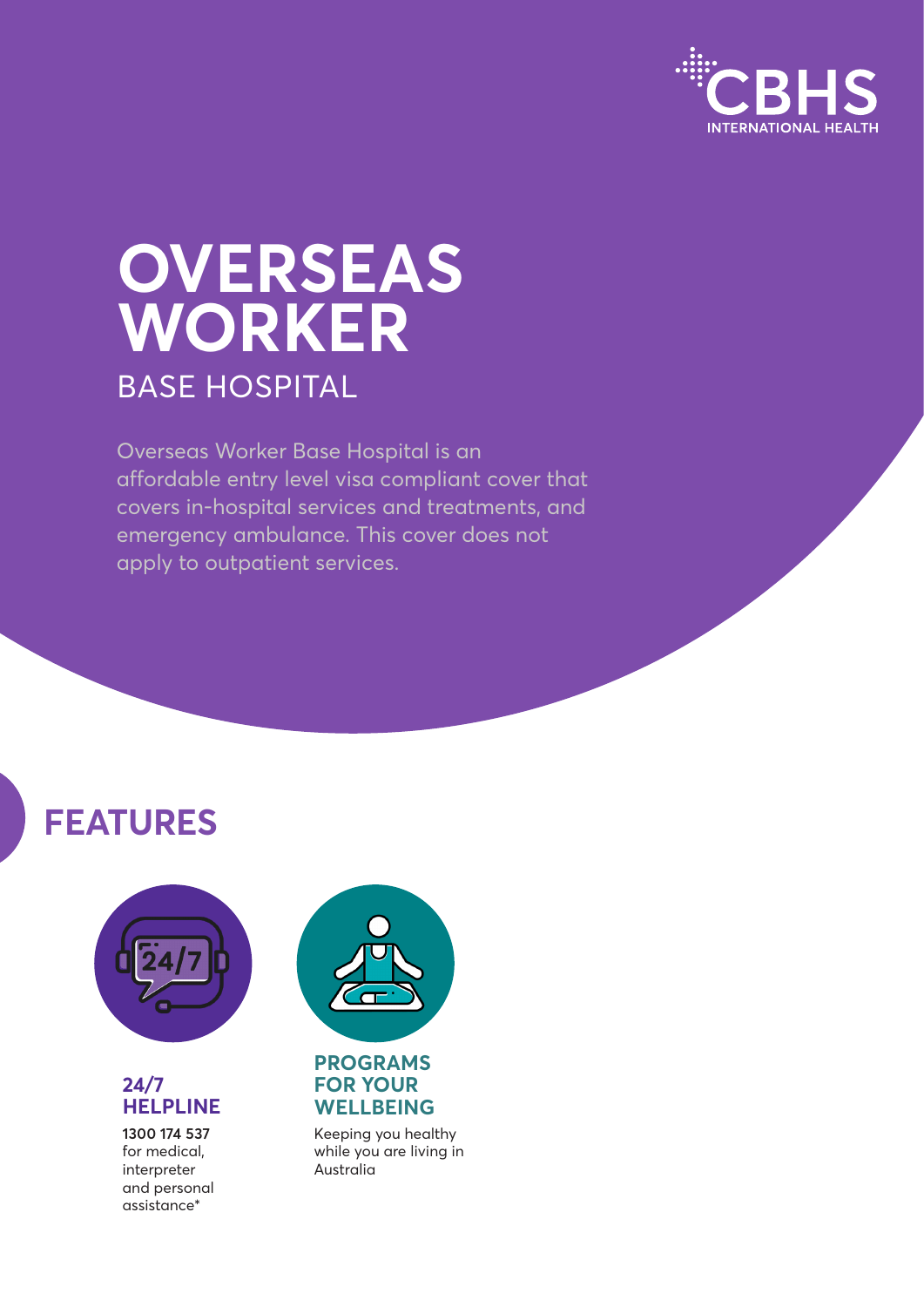

### **WHAT IS COVERED?**

### **OUT-OF-HOSPITAL SERVICES**

• **EMERGENCY AMBULANCE** services when transported directly to a hospital or treated at the scene due to an accident or medical emergency.

| <b>OUT-OF-HOSPITAL SERVICES</b> | <b>WAITING PERIODS</b> |
|---------------------------------|------------------------|
| Emergency ambulance             | 1 dav                  |

### **IN-HOSPITAL SERVICES**

When you're admitted to hospital, the types of benefits we may pay include:

**• ACCOMMODATION** for overnight, same day and intensive care for private or shared room in agreement private hospitals and public hospitals. An excess of \$500 (see page 3) will apply.

**• BOARDER ACCOMMODATION** covers 100%, up to \$160 per admission, if not included in hospital agreement

**• THEATRE FEES** covered in agreement private hospitals except for restricted services or exclusions.

**• SUPPLIED PHARMACEUTICALS** listed on the Pharmaceutical Benefits Scheme (PBS) Schedule and provided as part of your in-hospital.

**• MEDICAL EXPENSES** for services provided by doctors, surgeons and anesthetists while admitted in hospital. Covered for all services eligible for benefits from Medicare up to 100% of the Medicare Benefits Schedule (MBS) fee. Check with your doctor or specialist what they will charge, and contact us to confirm what you are covered for, before your procedure or hospital admission.

**• ACCESS GAP COVER** is where a provider chooses to participate in an arrangement with CBHS International Health. CBHS International Health covers up to 100% of an agreed amount in excess of the MBS fee which reduces or eliminates your out-of-pocket expenses (i.e. surgeons, anaesthetists, pathology, imaging fees etc).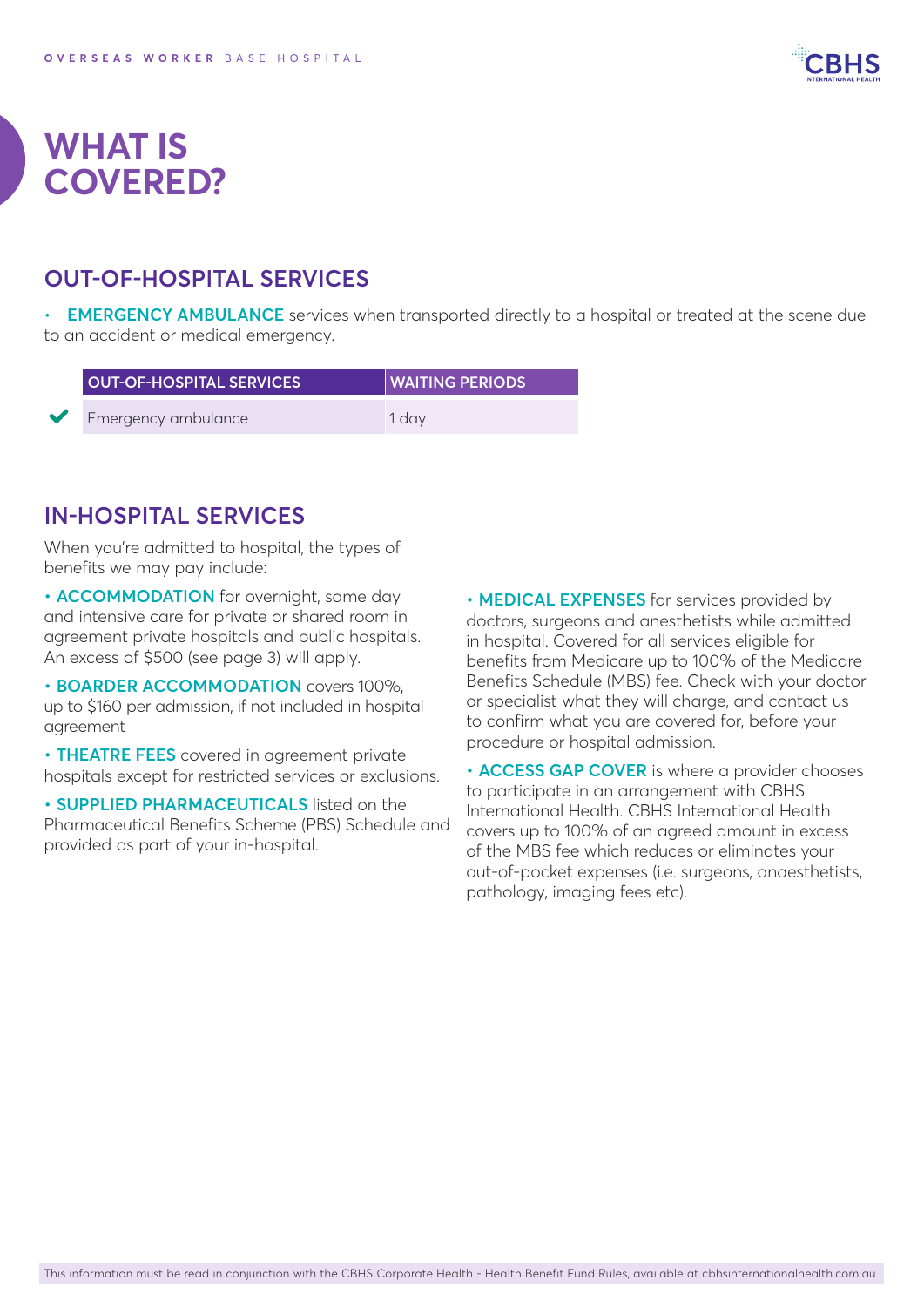

### **WHAT IS COVERED?**

|                      | <b>IN-HOSPITAL SERVICES</b>                                                                               | <b>WAITING PERIODS</b>                                                        | <b>IMPORTANT INFORMATION</b>                                                                                                    |
|----------------------|-----------------------------------------------------------------------------------------------------------|-------------------------------------------------------------------------------|---------------------------------------------------------------------------------------------------------------------------------|
| $\blacktriangledown$ | Hospital treatment - doctor, specialists,<br>pathology & radiology                                        | 2 months <sup>^</sup>                                                         | Up to 100% of the Medicare Benefits<br>Schedule (MBS) fee.<br>See CBHS Corporate Health Fund Rules<br>for complete information. |
| $\checkmark$         | Medicines (for your in-hospital treatment) 2 months^                                                      |                                                                               |                                                                                                                                 |
|                      | Pathology and radiology                                                                                   | 2 months <sup>^</sup>                                                         | Up to 100% of the MBS fee.                                                                                                      |
| R                    | Weight loss surgery                                                                                       | 2 months <sup>^</sup>                                                         |                                                                                                                                 |
| R                    | Rehabilitation                                                                                            | 2 months                                                                      |                                                                                                                                 |
| R                    | Hospital psychiatric services                                                                             | 2 months                                                                      |                                                                                                                                 |
| R                    | Palliative care                                                                                           | 2 months                                                                      |                                                                                                                                 |
| R                    | Pregnancy and birth                                                                                       | 12 months                                                                     | Contact us as soon as you know<br>you are pregnant.                                                                             |
| X                    | Assisted reproductive services                                                                            |                                                                               |                                                                                                                                 |
| X                    | Cosmetic services                                                                                         |                                                                               |                                                                                                                                 |
| ×                    | Medicines not on the Pharmaceutical Benefits Scheme (PBS)<br>Schedule and experimental or high cost drugs |                                                                               |                                                                                                                                 |
| X                    | Non-admitted psychiatric and psychology services                                                          |                                                                               | Covered (Included service)<br>X Not Covered (Excluded service)                                                                  |
| X                    | Stem cells, bone marrow transplants                                                                       |                                                                               | R Restricted benefits                                                                                                           |
| X                    | Organ transplants                                                                                         | ^12 month waiting period applies for<br>pre-existing conditions (see page 4). |                                                                                                                                 |
| X                    | Other services for which a Medicare benefit is not payable,<br>e.g. laser eye surgery                     |                                                                               |                                                                                                                                 |

#### **EXCLUDED SERVICE**

For a treatment listed as an "excluded service", there is no benefit payable so you may have high out-of-pocket costs to pay. Please review the excluded services on this cover and always check with CBHS International Health to see if you are covered before receiving treatment.

#### **EXCESS PAYABLE: \$500**

This health cover has an excess of \$500. This means thatwhen you are admitted to hospital, you will need to pay the first \$500 in relation to fees charged by the hospital. This excess is per person (including dependants),per admission, up to a maximum of \$500 for Single Membership and \$1,000 for Couple, Sole Parent and Family Memberships per calendar year. The excess applies to both same day and overnight stays.

#### **RESTRICTED BENEFITS**

The services listed above receive restricted benefits specified by law. This means if you are admitted to a private hospital that does not have an agreement with CBHS International Health or are admitted to a public hospital, you will likely have high out-of-pocket costs. If you are admitted to a private hospital that does have an agreement with CBHS International Health, you will receive benefits at a shared room rate and you may significantly reduce your out-of-pocket costs.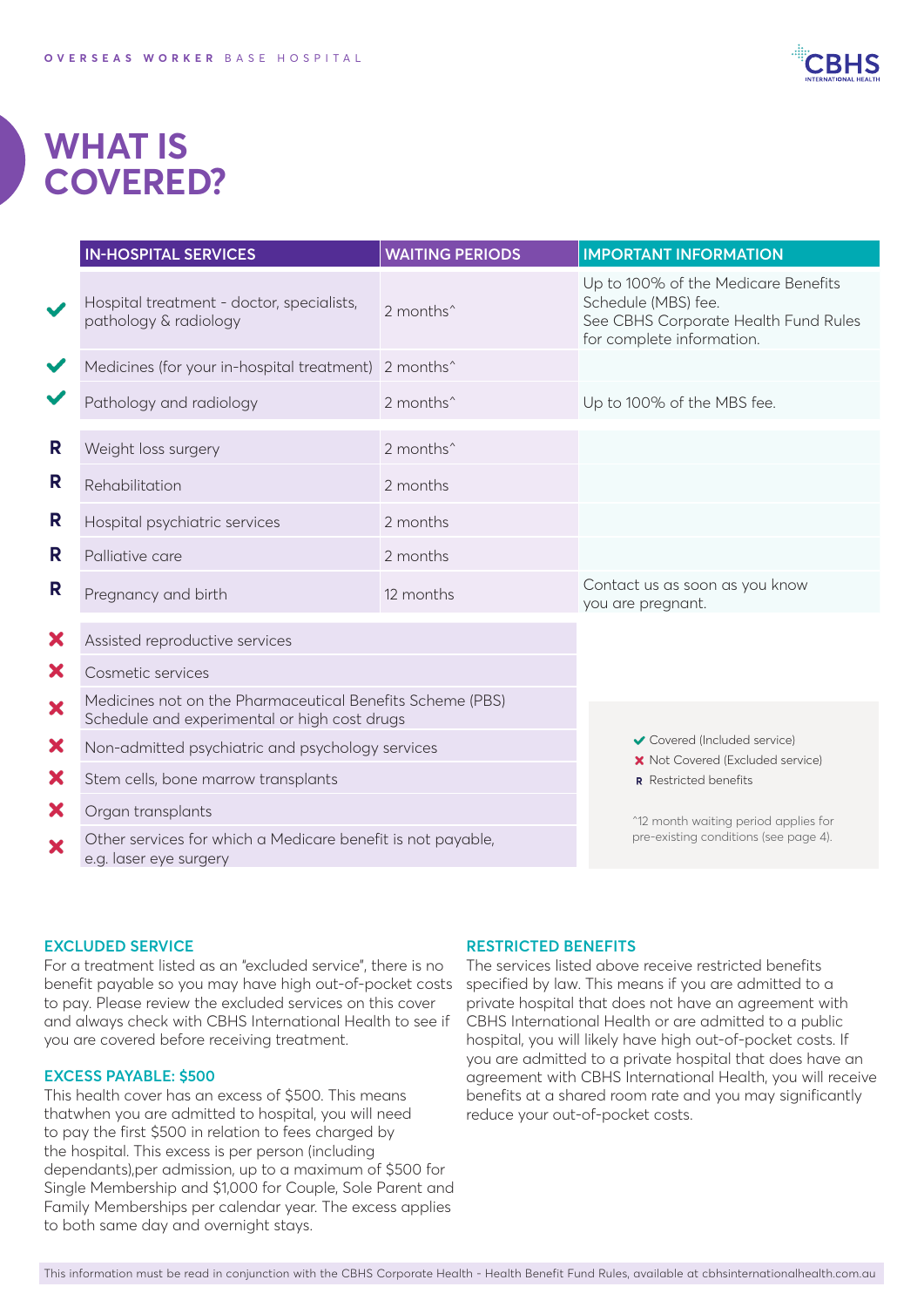

### **WHAT'S NOT COVERED?**

• If you are admitted into a non-agreement private hospital, benefits are payable only at the minimum rate specified by law. These benefits may only provide a benefit similar to a public hospital shared room rate. These benefits may not be sufficient to cover admissions in a non-agreement private hospital.

- Services received during waiting periods.
- Services claimed over 24 months after the service date.
- Nursing home type patient contribution, respite care or nursing home fees.
- Aids not covered in a hospital agreement (may be eligible for benefits under separate Extras health cover).
- Prostheses used for cosmetic procedures where no Medicare benefit is payable had the service been provided to the holder of a valid Medicare card.
- Ambulance transfers between hospitals (for residents in Victoria, South Australia and Northern Territory).
- Treatment (or goods) provided in countries outside of Australia
- Treatment arranged in advance to arrival in Australia
- Services and treatments which are covered by compensation and damage provisions of any kind
- Same treatment or service claimed under more than one health insurance policy.
- Services required for the purpose of gaining a visa or residency

**To confirm what you are covered for and what benefits you will receive, ask the doctor what they will charge and contact us before you go to hospital.**

### **UNDERSTANDING YOUR HEALTH COVER**

#### **AGREEMENT PRIVATE HOSPITALS**

CBHS International Health has agreements with a range of private hospitals and day surgeries, which can reduce or even eliminate your out of pocket costs. If you are admitted to a non-agreement hospital or a public hospital, you may have significantly higher out of pocket costs.

#### **Contact us to check if a hospital has an agreement with CBHS International Health.**

#### **WAITING PERIODS**

Waiting period is the time when you are not covered for a service or treatment after the start of your health cover. You can receive benefits listed on your level of cover once you have served the appropriate waiting periods.

| <b>SERVICES</b>                                                                                                               | <b>CALENDAR MONTHS</b> |
|-------------------------------------------------------------------------------------------------------------------------------|------------------------|
| Pre-existing condition,<br>pregnancy                                                                                          | 12 months              |
| All other treatments (including<br>pre-existing conditions relating<br>to psychiatric, rehabilitation and<br>palliative care) | 2 months               |
| Accidents, emergency<br>ambulance transport                                                                                   | 1 day                  |

#### **WHAT ARE PRE-EXISTING CONDITIONS AND WHY ARE THEY IMPORTANT?**

If you have a pre-existing condition, a waiting period of 12 months will apply before you can receive benefits towards any treatment for that condition.

A pre-existing condition is an ailment or illness where, in the opinion of our appointed medical adviser, the signs or symptoms were evident up to 6 months before your health cover started. Our medical adviser will consider any information provided by your doctor.

If you upgrade to a higher level of cover, you must also wait for 12 months to be covered for pre-existing conditions for benefits not previously covered.

#### **REPATRIATION**

The benefit is for one one-way repatriation, per membership, per calendar year, up to a maximum of \$10,000 if you become terminally ill or suffer a life altering injury, including the return of mortal remains.